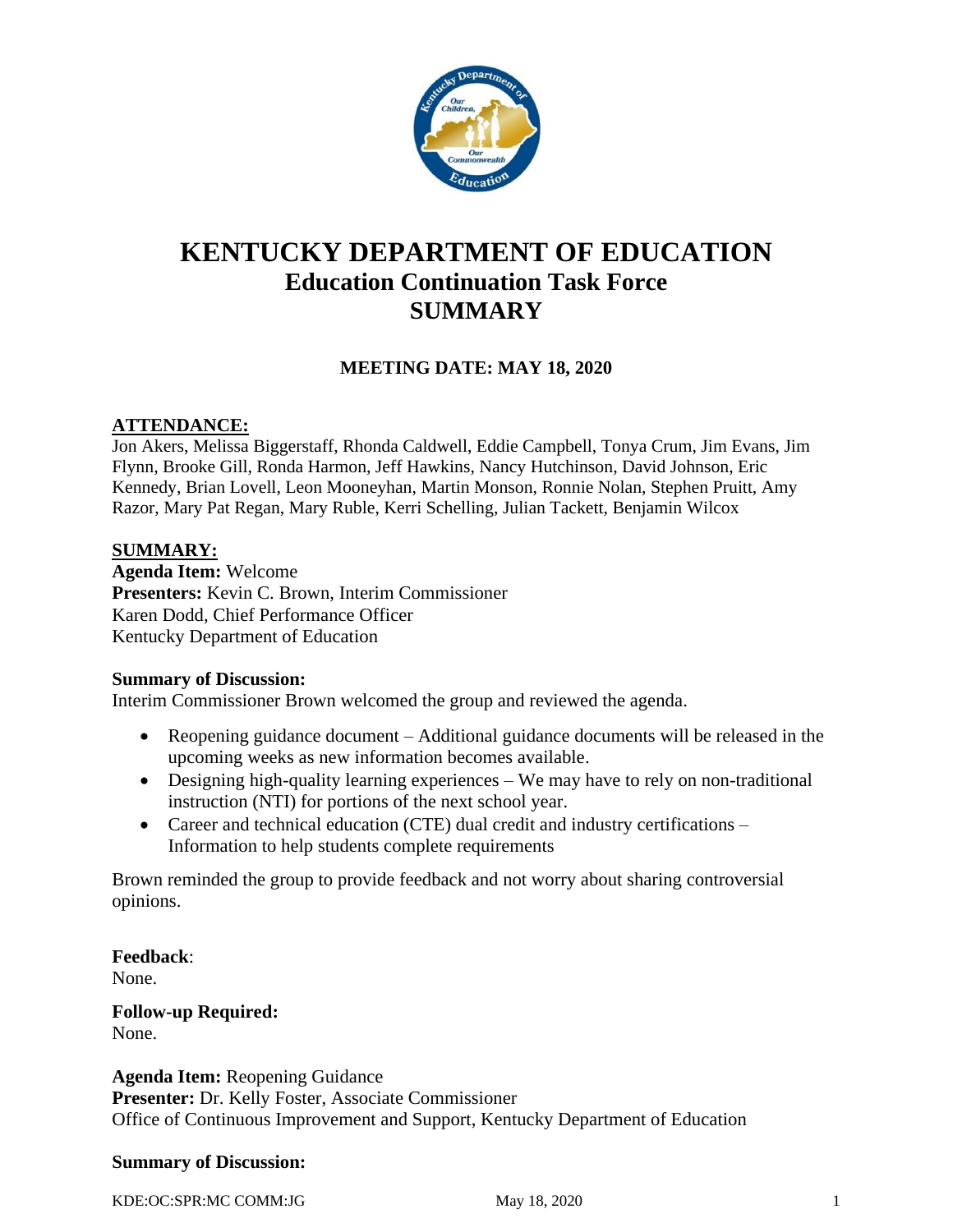Dr. Kelly Foster presented an overview of the [reopening guidance document](https://education.ky.gov/comm/Documents/Reopening%20Guidance%20%20051520kf_tkt%20421pm%20TM.pdf) that was released on Friday, May 15.

- Additional guidance documents will be released over the next several weeks. The first three topics that will be covered in more detail are alternative learning experiences, health and safety considerations, and social and emotional learning.
- The four buckets covered in the document are health and safety for all, maintaining quality teaching and learning, support for exceptional learners, and school and district operations. Guiding questions and identified risk factors are provided for each topic.
- The document contains recommendations for district and school reopening teams along with information about each type of opening the governor has asks districts to consider.

Guiding Question: What concerns are you hearing about the re-opening of schools?

Questions and feedback were addressed.

**Questions**: Is personal protective equipment (PPE) required for students and adults? How will schools accommodate P.E. classes and recess? If lunch is served in the classroom, will teachers get a duty-free lunch?

**Answer**: School districts should start by identifying the types of PPE needed in various scenarios throughout the school day. KDE is working with the Department for Public Health (DPH) on questions about capacity concerns, but districts should also work with their local health departments. Additional guidance will be released as more information becomes available.

**Question**: The governor has issued guidelines that school buildings remain closed until June 30 and that childcare centers may reopen on June 15. When childcare operates within school buildings, which guideline should districts follow?

**Answer**: DPH has responded that childcare centers within the school can open on June 15.

# **Feedback:**

- A concern has been shared about the use of the word "ensure" in this document. Districts don't want this to be mistakenly seen as having the force of law or as having created legal rights or duties that do not exist.
- The resources have been very helpful and provided quickly despite the time challenges.
- This is overwhelming, but maybe it's good for the public to see how hard education is and how much work goes into the services provided for students and families
- Provide information about coordination options to avoid duplication of efforts.
- Issues to address are emergency drills and managing the traffic flow around the school building if more students are driven to school by their families.

# **Follow-up Required:**

None.

**Agenda Item:** Designing High Quality Learning Experiences Regardless of Delivery Model **Presenter:** David Cook, Division Director, Office of Continuous Improvement and Support Dr. Marty Park, Chief Digital Officer, Office of Education Technology Misty Higgins, Program Consultant, Office of Teaching and Learning Kentucky Department of Education

# **Summary of Discussion:**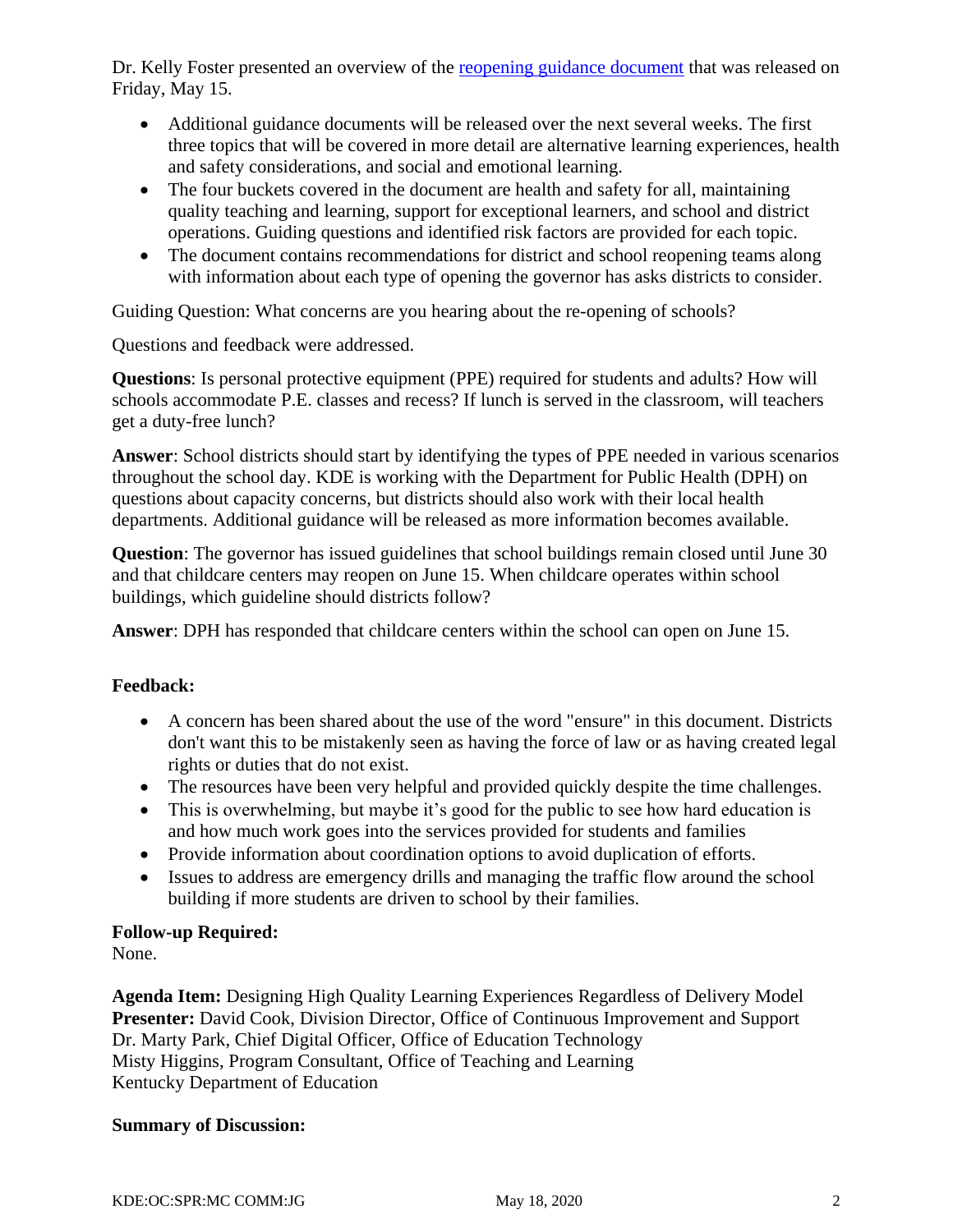David Cook, Dr. Marty Park and Misty Higgins discussed the issues and questions surrounding professional development this summer.

- The Coronavirus Aid, Relief and Economic Security (CARES) Act funding could have an impact on how professional learning is delivered and what the content will be.
- Educators were not prepared for the transition from traditional classroom methods to digital learning, so that will be the focus this summer.
- Flexibility is needed as teachers design and present content to students. Best practice shows that students are better off if instructional design for NTI and face-to-face instruction looks the same.
- How to give effective feedback has been a struggle.
- Educators need professional development about how to integrate technology into regular classroom instruction so the transition to digital learning is more seamless.
- Digital readiness has been part of the KETS Master Plan for several years. One of the most impactful strategies districts can implement is assigning a [digital learning coach.](https://sites.google.com/education.ky.gov/digitalntiawesome/)

Guiding Question: What do teachers and leaders need most to be prepared for the possibilities of varying instructional delivery models (e.g., in-person, NTI, hybrids with some kids at home and some at school)?

Questions and feedback were discussed.

**Question**: There has been a lot of conversation about digital learning, but districts report that about 20% of students do not have internet access. What is being done to consider how to address those student needs?

**Answer**: KDE's data shows that depending on the district, 8-15% of students do not have internet access. That group remains as a critical focus. As work is done to expand internet access, learning experiences must be designed so they are not dependent on access.

**Question**: How do we collectively work together as a state to provide equitable access for students and staff?

**Answer**: This is one of the challenges we face and there are some strong practices in communities across the state. In some cases, affordability is an issue, but sometimes the access issue is due to limited availability. CARES Act funding can be used to "reach the last mile," through hotspots installed in homes.

**Question**: Are there exemplars across grade levels? Digital learning may lead to more students working independently at home, which may be OK for high school and some middle school students, but what about elementary aged students?

**Answer**: Several elementary teachers have designed high-quality learning experiences for students as young as kindergarten. These teachers have worked to engage their students in developmentally appropriate ways and engage families in ways they can help.

**Question**: How can we help districts evaluate the effectiveness of their current NTI program and make improvements for the future?

**Answer**: KDE encourages districts to examine current practices in three tiers.

- Tier 1 Understanding adoption of tools and resources and who is using it
- Tier  $2 Cost of ownership$
- Tier  $3$  Understanding impact

**Question**: Can someone speak more to the hotspot initiatives at the cooperatives? **Answer**: Some of the education cooperatives have hotspots available and will place them for districts. Additionally, there are different kinds of hotspots. Ideally, students would have access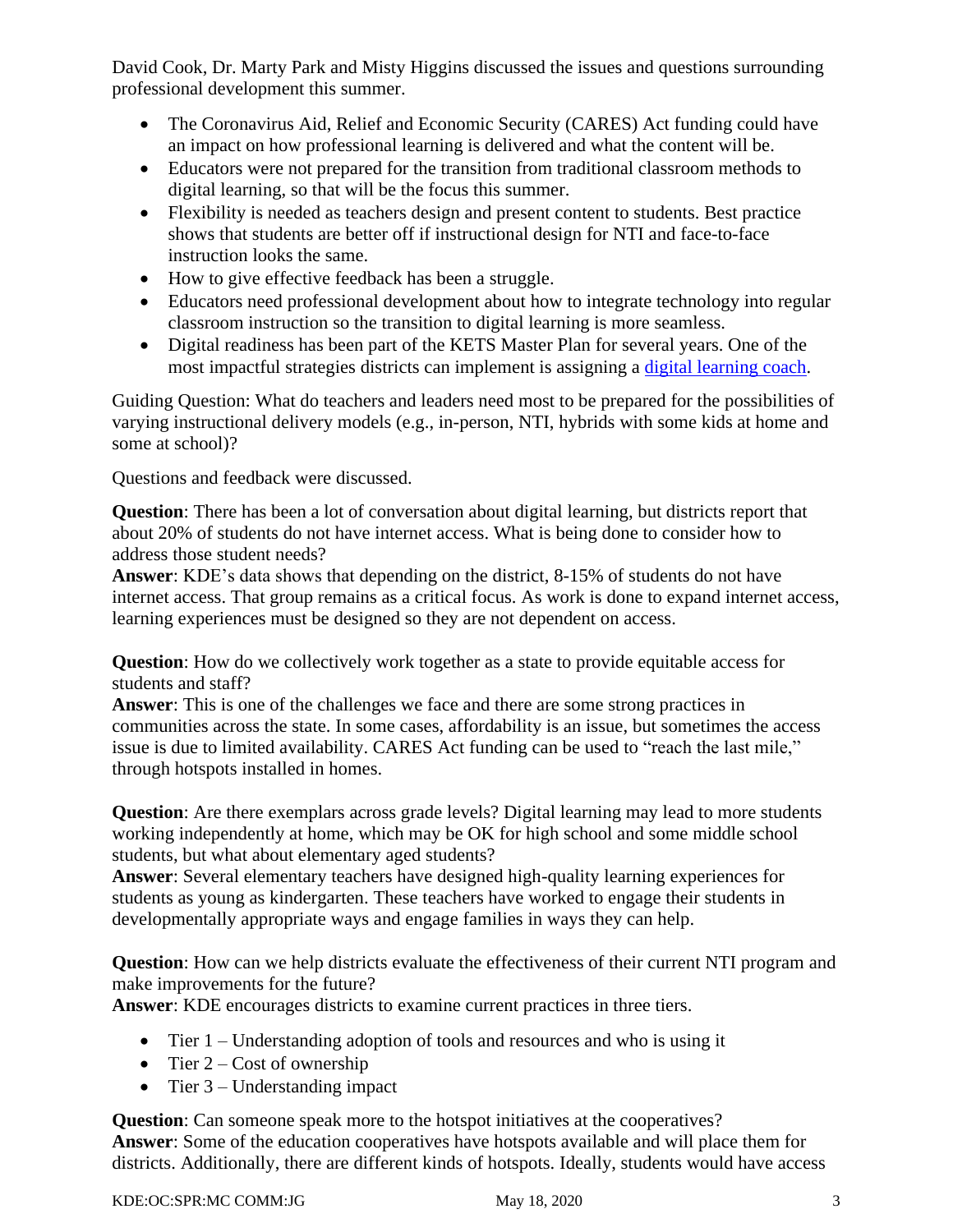to those that go in the home, so people don't have to gather in close quarters. There is also a filtering service, so internet access is restricted to appropriate school uses.

**Question**: Could we offer learning opportunities in this area for parents? **Answer**: The KY Collaborative for Families and Schools can assist with parent training opportunities.

# **Feedback:**

- Collectively, we need to advocate for broadband access for all as an essential utility for every household.
- Many teachers have contract days for the current year available for this kind of professional learning.
- Our districts are reporting around 20% in our area of the state. Some of our districts are expressing concern about offering summer programs because it may cause a larger gap for students who do not have access to digital learning.
- Some families have internet access, but still opt for paper packets.
- Many faculty and staff struggle with limited internet access.
- As a short-term solution, if districts are considering a hybrid approach, they might prioritize in-person instruction for students who have limited internet access.
- Access to internet and devices is the first barrier, but some families have resources and are not able to use them effectively. There has been some confusion when schools and districts use multiple online learning platforms.
- Issues to address with districts are screen time and bandwidth in the home.

# **Follow-up Required:**

None.

**Agenda Item:** CTE Dual Credit and Industry Certification Completion **Presenters:** David Horseman, Associate Commissioner, Office of Career and Technical Education and Student Transition, Kentucky Department of Education

# **Summary of Discussion:**

KDE has been working with the Kentucky Community and Technical College System (KCTCS), Kentucky Higher Education Assistance Authority and the Kentucky Council on Postsecondary Education to develop options for students who need to complete lab-based completion of industry certifications and dual credit lab courses. Additional guidance will be released this week.

KCTCS will offer facilities and instructors for dual credit course labs.

- The plan relies on the governor's approval and Healthy at Work protocols will be followed.
- This applies to 2019-2020 seniors only.
- The goal is to complete this work by June 30.
- There must be evidence of willingness by students and families to participate. Students under 18 must have a waiver signed by their parent/guardian; students 18 and over are encouraged to notify their parent/guardian.
- Students will be provided with the appropriate PPE, including masks.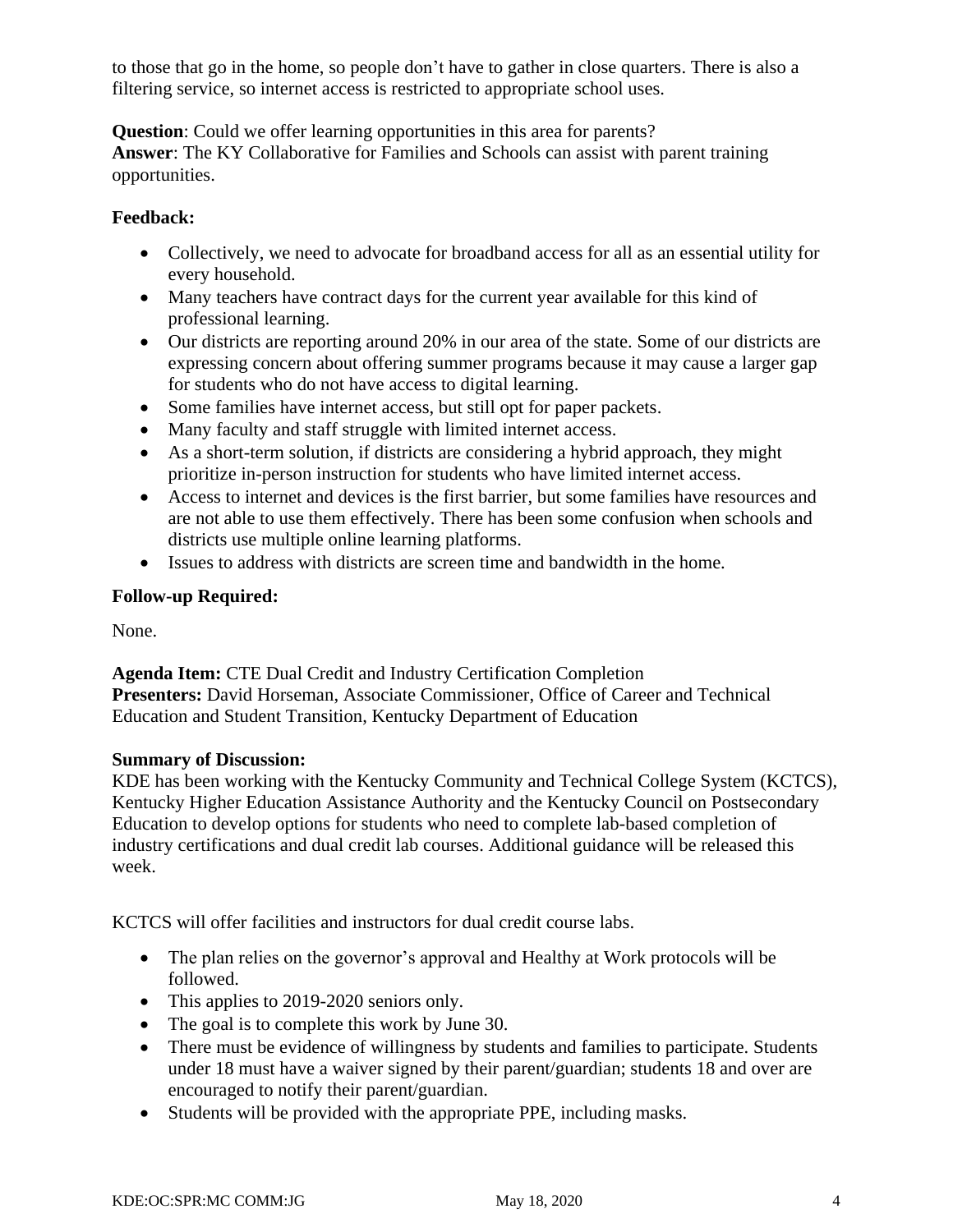• A lot of coordination will need to take place between the high school teachers and KCTCS instructors. Dual credit coordinators at all 16 KCTCS locations will contact high school principals and dual credit coordinators to obtain lists of participating students.

The option being considered for industry certifications is for students to fulfill the requirements at a secondary facility.

- The plan relies on the governor's approval and Healthy at Work protocols will be followed.
- Students will be provided with the appropriate PPE, including masks.
- The work will likely have to start after June 30.
- There must be evidence of willingness by students and families to participate. Students under 18 must have a waiver signed by their parent/guardian; students 18 and over are encouraged to notify their parent/guardian.
- Districts and area technology centers are encouraged to give graduating seniors the priority.

There are special requirements for the State Registered Nurse Aid Assessment.

- Controlled by the Department of Medicaid Services. They will temporarily permit the completion of the supervised clinical experience, which is 16 hours, to take place in a hospital or simulated clinical setting. It normally occurs in a long-term care facility.
- The training provider will verify the clinical hours and retain documentation for testing purposes.
- The individual providing clinical oversite must be an RN or LPN.
- In a hospital, there must be a signed MNA Facility Agreement.
- There must be evidence of willingness by students and families to participate. Students under 18 must have a waiver signed by their parent/guardian; students 18 and over are encouraged to notify their parent/guardian.
- After the clinical experience, KCTCS has several sites where students can complete testing throughout the state. A qualified instructor must complete the COVID-19 roster and schedule the test at the facility.

Guiding Question: What considerations do think are appropriate for lab-based dual credit next year?

# **Feedback:**

• Appreciate the work to accommodate our current students!

# **Follow-up Required:**

None**.**

Task force members shared information relevant to the group.

Julian Tackett, Commissioner, Kentucky High School Athletics Association (KHSAA)

- A guidance document from the national federation was released over the weekend for each state regarding when and how organized sports may begin. This provides a draft of opportunities to get kids out and active.
- The use of school facilities is prohibited through the end of May.
- KHSAA will submit a plan to the lieutenant governor's office and DPH outlining how local districts could begin to use sports facilities. The plan will be drafted and submitted for review next week.